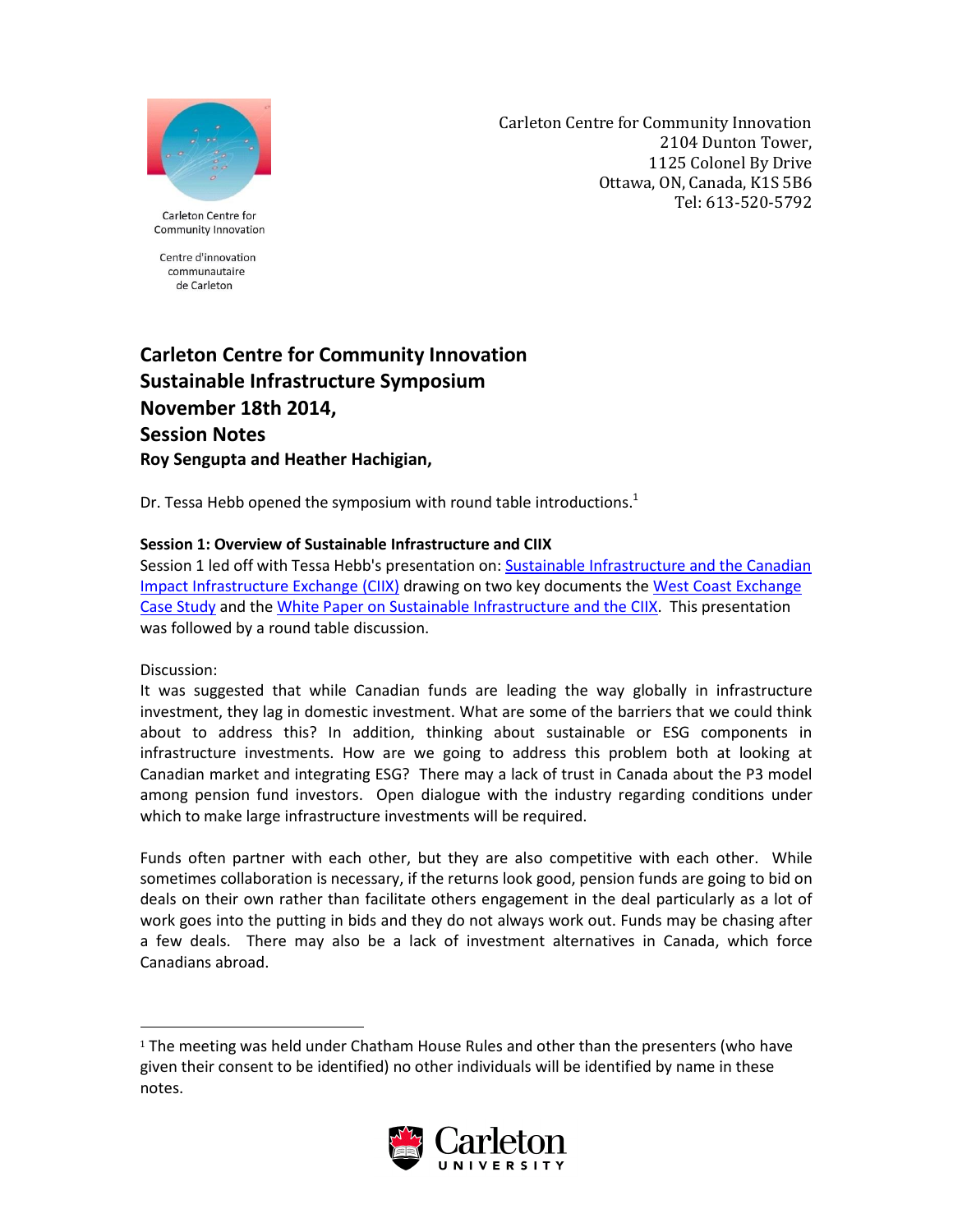There is a political aspect to infrastructure investment, as there is sometimes the potential for privatization. Some people don't like the idea of user fees; others view any kind of nongovernmental involvement as a form of stealth privatization. Australia may have managed a bit better than Canada on these issues. In some ways government has not created an attractive framework within Canada to encourage the players.

In the US, several pension funds particularly CALPERS and CALSTERS, have brought in Responsible Contractors Policies separate from their infrastructure investment policies. These policies state clearly that the fund will not invest in an opportunity that will result in massive privatization of public services. This Responsible Contractors Policy may be quite helpful, because it gives framework of what infrastructure investments will be looked at. It addresses some of the risks that may be raised, fear of privatization.

Additionally scale was raised as a major issue. Small cites may only be offering infrastructure deals in \$5-10 million range. The largest may be up to \$80 mil. But scale is important as funds generally like to place \$50 mil. at a time.

There are misconceptions that P3s are about privatization, they are more about equitable and optimal and feasible and financially viable management of risks, something that needs to be unpacked, in the essence of the deal structures that we are losing sight of this. We have not been able to construct deals that meet the requirements of our investors and stakeholders.

# **Session 2: Tools and standards for addressing the need for ESG integration in projects**

John Parker and John Williams of Impact Infrastructure Inc. led off session 2 with a presentation on: CIIX - [Standardized Input, Methodology & Output.](http://carleton.ca/3ci/wp-content/uploads/ii_CIIX_Nov_18_2014_Symposium_final.pdf) 

# Discussion:

Participants raised the need for cost benefit analysis. ESG factors in infrastructure can be standardized and taken into consideration in deciding what to build and how to build it. We also need to standardize the data, you cannot have people doing same analysis with different input data. We need to standardize data going into the input analysis. We must engage stakeholders and build bridges between costs and benefits.

There are ESG standards in Canada, US, EU, Australia. What can be added are things like risk analysis, looking at things from a multiple account cost benefit analysis, looking at things as to whether government is better, taxpayers better, etc. CIIX is also deconstructing project value in terms of cost benefit for different sectors. It allows us to compare different projects, allows us to aggregate the projects based on risk, type, etc. also to meet ESG or risk return objectives. Standards out there that can be used, one is cost-benefit analysis, others as well. Using these standards, you can automate processes, bringing transaction costs down.

Project sponsors, if they know financial community wants this data, will provide and pay for it. We must find a way not only to provide the data, and to keep providing it as more and more data is made available for the project.

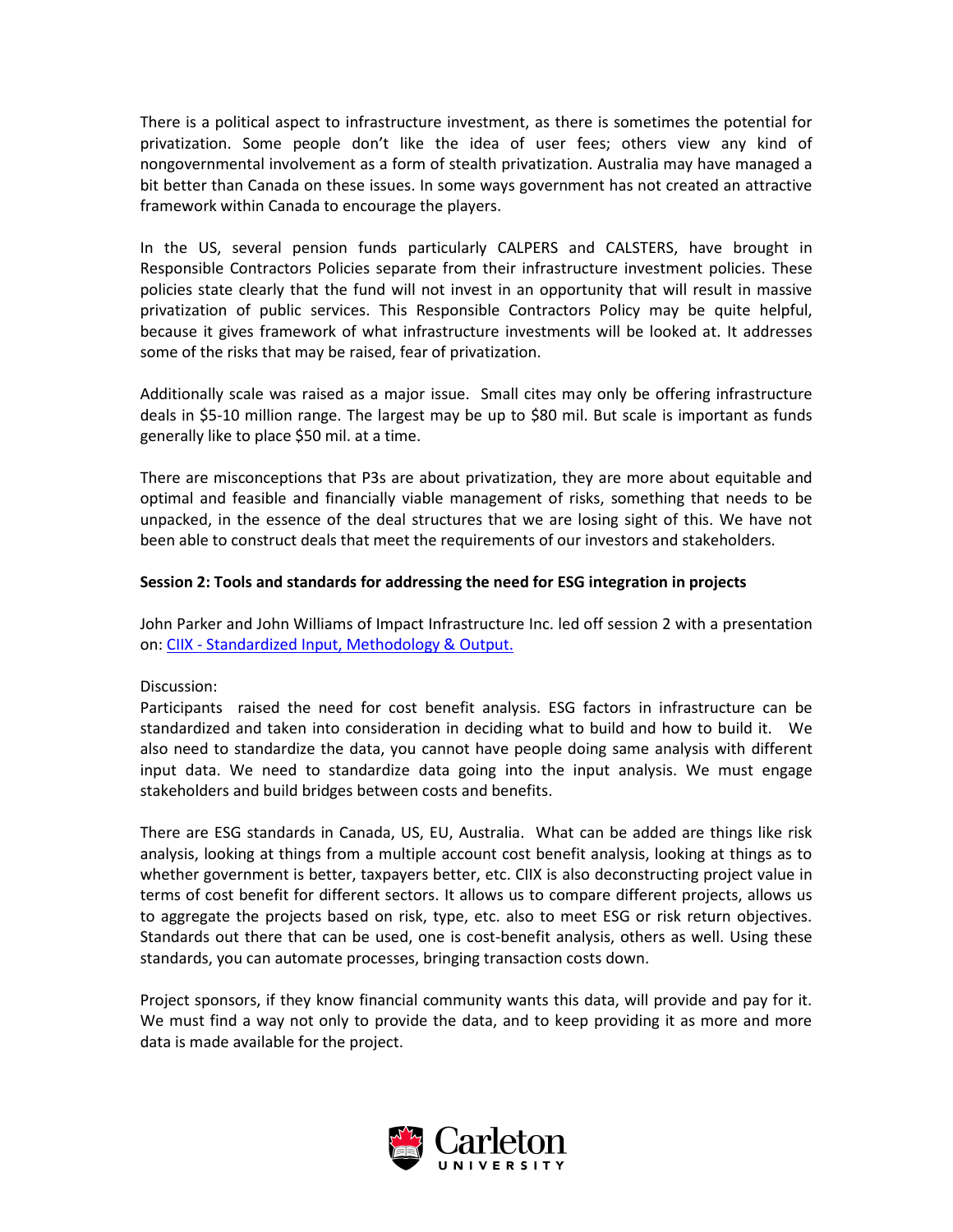But what about the assumptions on which standards are based. Sustainability must be taken seriously. Decisions have to be made transparently, we have to see what kinds of decisions are being made on what basis. But public benefits are much more difficult to quantify. Are municipalities interested in developing best practices? What is sustainability and best practices related to it? A lot of it is at the nexus of politics, advocacy, and principles. Work needs to be done to create consistent and transparent frameworks. Taking frameworks and then applying risk and multi-dimensional economic analysis, this is where the initiative comes together or doesn't. We have to quantify risk with soft benefits, there is the information available now for wetlands and park space, there is a way to calculate uncertainty.

Are we going through a similar cycle with green bonds? Oversubscribed almost as soon as you put it on the market. There is a large appetite and interest from institutional investors. Green bond, have an accreditation standard, drawing on a third party to give that accreditation a set of standards.

This third party accreditation comes from an initiative at a Swedish university, CICERO. Additionally the Climate Bond Initiative reinforces these positive standards. When you seek standardization, usually hundreds if not thousands of standards come together, groups are formed that are seen to provide a good seal.

# **Session 3: Design, development, and delivery of sustainable infrastructure projects**

John Parker of Impact Infrastructure Inc. also led the presentation Unleashing the Capital for a [More Sustainable World](http://carleton.ca/3ci/wp-content/uploads/ii_CIIX_Design_November_18_final_linked_videos.pdf) on behalf of John Williams and his team, Marty Janowitz of Stantec, and Emma Stewart of Autodesk US. He highlighted some of the tools already being used by infrastructure planning and delivery groups. Architects and engineers know the projects best. Virtual construction is a way of simulating and analyzing impacts, think of it as a way to organize information. You can now map and model most infrastructure projects using Building Information Modeling (BIM).

*Envision* was raised as an interesting BIM tool. It was formed by three huge engineering groups in the US. Envision is a way of grading infrastructure projects across their life cycle. BIM is radically changing the world of design engineering. Many people have been working with BIM and infrastructure modeling for the last 6 or 7 years. For example, Carleton University has been working with First Nation on a hybrid BIM system, with a very complex range of assets. This brings big data into play. We are hearing more about big data, this sort of modeling linked with ESG standards, drawing on massive data sets wherever possible, could be a very powerful tool.

Use of ESG software through Autodesk may be similar to other ways that ESG is that its moving to the mainstream. For example Bloomberg terminals now carry ESG data to all financial analysts and others in the financial industry. We may see Autocase software (a component of CIIX for in infrastructure projects) with ESG information available, sitting on the computers of all architects and engineers. However the clients are mostly municipal in this context, the biggest challenge is how to make choices. We are increasingly able to model the world in its complexity, be we need to make this cost accessible, so small municipalities won't have to pay too high a cost for such data.

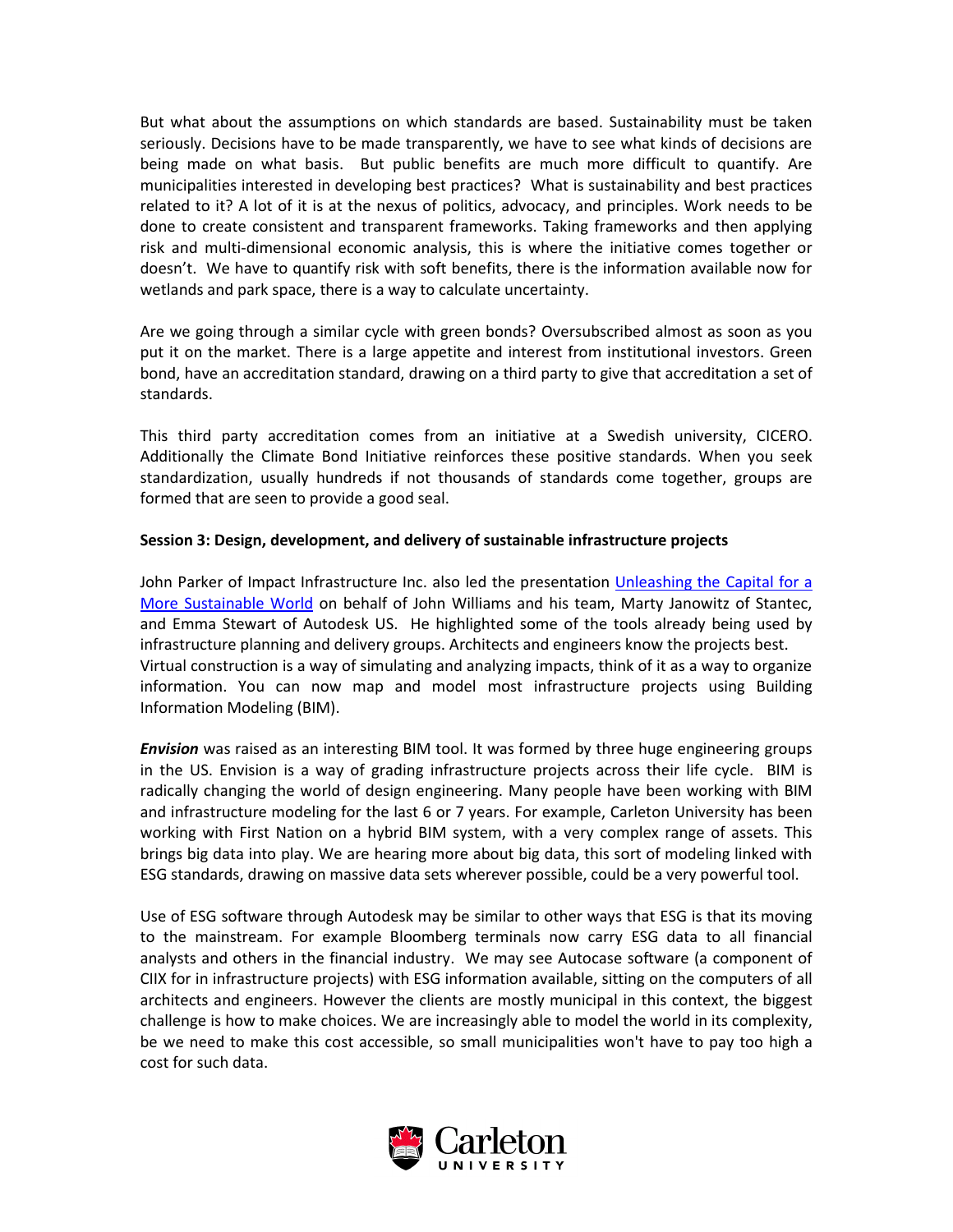ESG could be part of the performance criteria for P3 structures. There are a number of places where performance is integrated into these contracts. When a company does not honour ESG requirements, there are certain measures in the contract.

#### **Session 4: Why Investors Need to Care About Sustainable Infrastructure**

Peter Ellsworth presented on behalf of environmental advocate, CERES. CERES is in its 25<sup>th</sup> year advocating for sustainable capital markets. Why do investors need to care about sustainable infrastructure? And how are institutional investors addressing issues like climate change in their portfolios? Ellsworth drew on lesson from Investors Network on Climate Risk (INCR) with 110 members, \$13 trillion in assets under management, it encompasses major state pension funds, major investment managers, and many other ESG investors. At CERES, especially the investor team, is advocating for the business, investment, and fiduciary case for sustainable investment. Increasingly we are hearing that pension funds are recognizing that long term horizons merit consideration, on how mega trends can impact returns needed to deliver obligations. Climate, water, population growth, energy demand, etc. are major megatrends. Also the rapid pace of tech innovation. All these infrastructure investments are complicated.

Some of the bigger funds are at an earlier stage in terms of assessing what makes sense to invest in. Some are incorporating ESG, such as CALPERS. CALSTERS has 21 risk factors that they try to bring to bear. They are ahead of the curve, a number of other places that are advanced in terms of the governance side haven't put this into investment portfolios.

#### Discussion:

It seems that there is often a mismatch in interest at top of pension plan, and incentives for staff. In Canada, we have the challenge that many pension funds have their own internal misalignments. If maximum compensation is paid out based on 12% returns, the incentive will be to find those kinds of returns above all else. Financial incentives are the key ones for staff, can overrule and remove emphasis from ESG.

Perhaps the question would be how do we access the smaller pension funds that want exposure to infrastructure? Vast majority of pension funds must access infrastructure through external management. How do we access these funds?

MERCERS does have a pooled product, a sustainable, real assets product. A rated on managers, A rated on ESG, including infrastructure are found in this pooled product. This is an example of an investment opportunity that a small fund can get into, that already has the sustainability lens built into infrastructure. It may be that it would be good to have a nonprofit that brings an individual from these pension funds together so they can have shared interest in how this thing proceeds. Having small pension funds get smarter about this space.

Several the large funds are looking to standardize ESG metrics in infrastructure. They are looking at GRESB (a global real estate sustainability benchmarking standard, initiative started a few years ago). This has been quite successful, and we may want to mimic this approach for infrastructure.

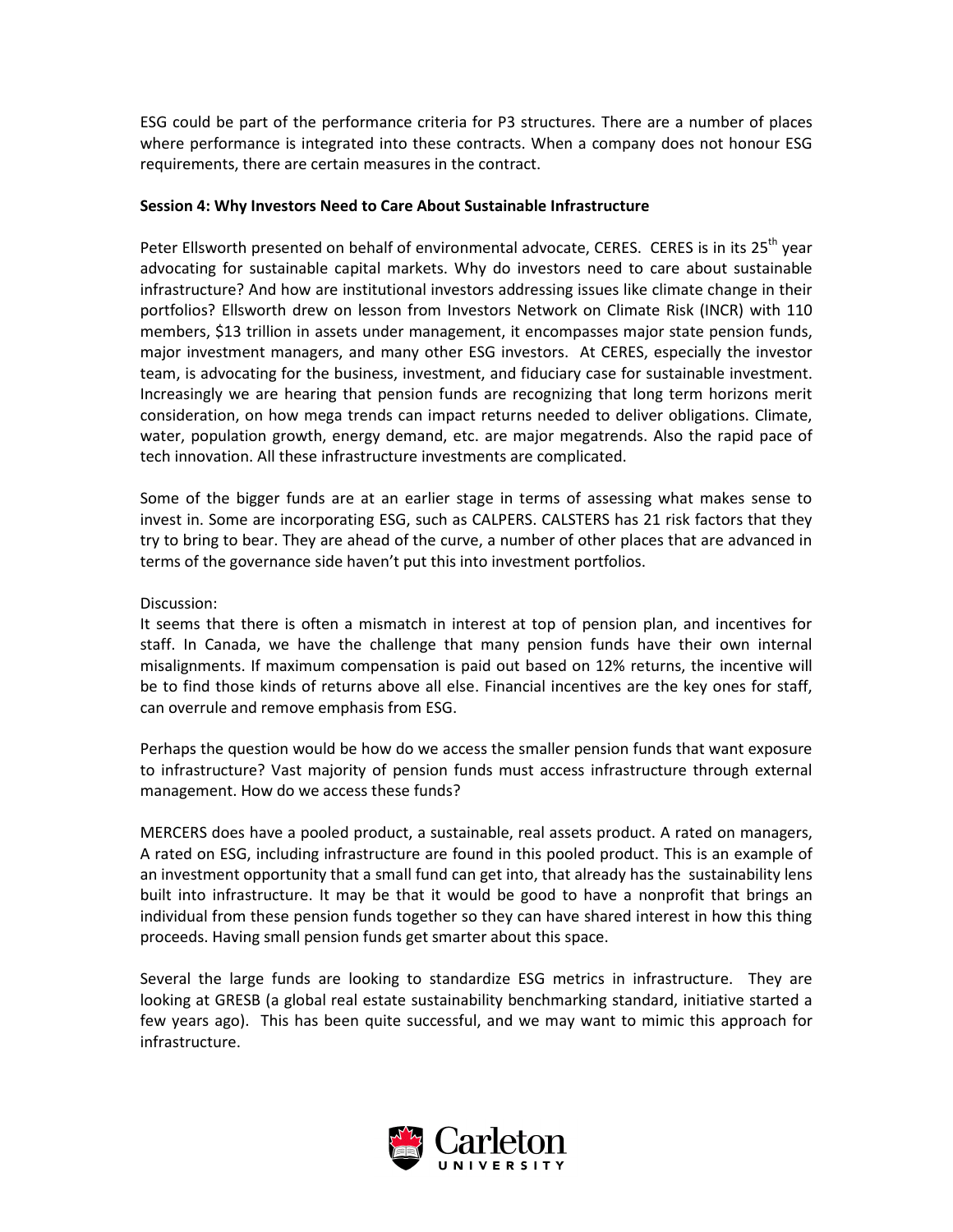Most infrastructure RFPs are issued by municipalities. But while sustainable standards are known, the problem is selling their broader benefit. It's not about the narrow value of a particular piece of infrastructure, it's the broader benefits. if engineers can help with, municipalities can provide projects that make sense. However, in Quebec, it's the law, and it is a defacto rule in the rest of Canada, that governments must go with lowest bidder. Architects and engineers have to bear this in mind.

#### **Session 5: What is working and what can we learn from the WCX?**

Following a networking lunch, Chris Taylor, Executive Director of the West Coast Exchange used as a potential model for CIIX in Canada, provided a key note presentation on the West Coast Infrastructure Exchange (WCX). At a broad level, the WCX seeks to provide access to new sources of long-term financing to publicly owned, performance-based infrastructure projects. The exchange platform promotes consideration for climate change risks among other lifecycle costs and the transfer of risks to the party most effective at managing it. More specifically, the WCX seeks to build capacity that is currently lacking at state and local levels of government, drawing on the model of Partnerships British Columbia. The current focus is on addressing the challenges with traditional methods of long-term finance in local water infrastructure projects (see [WCX Case Study\)](http://carleton.ca/3ci/wp-content/uploads/WCX-2014-Case-Study_Final.pdf).

The WCX seeks to contribute to structuring long-term contracts (such as design-build-financemaintain (DBFM)) that are in the best interests of taxpayers. There is some federal guidance in the area of transportation but other infrastructure projects lack standards and guidance. As such, each jurisdiction must seek advice from consultants, advisors, etc., which raises challenges from the investor perspective related to the lack of consistency and the inability to compare deals. That said, it was noted that there is reason to be optimistic about a more integrated approach at the US federal level of government in the future. In particular, a recent report released by the Obama Government includes recommendations for unlocking the potential for long-term finance for infrastructure. Overall, the presentation noted the growing understanding in the US about the benefit of a more consistent and integrated approach. The WCX will provide technical assistance, support to local and state governments that lack capacity and will contribute to the development of long-term standards, shorter transaction times to ultimately grow the market for performance-based infrastructure.

It has been suggested that the WCX might develop an investment capacity. The keynote emphasized that it is important to keep the role of investor and advisor/service provider separate. Investment is not a goal the WCX is likely to pursue itself. The platform has also considered direct private sector financial support, but has opted to maintain its independence, due in part to potential conflicts of interest and the benefits of operating as a philanthropic organisation.

# Discussion:

The keynote was asked to elaborate on the use of standard metrics and guiding principles for measurement. The WCX has established a standards committee, and it is quite obvious that for a developed market for performance-based infrastructure, standards are important. That said, public-private partnership (P3) suffers from a lack of standard definition itself, at least in the US context. As such, part of the task at hand is to establish what is meant by the term P3. For some,

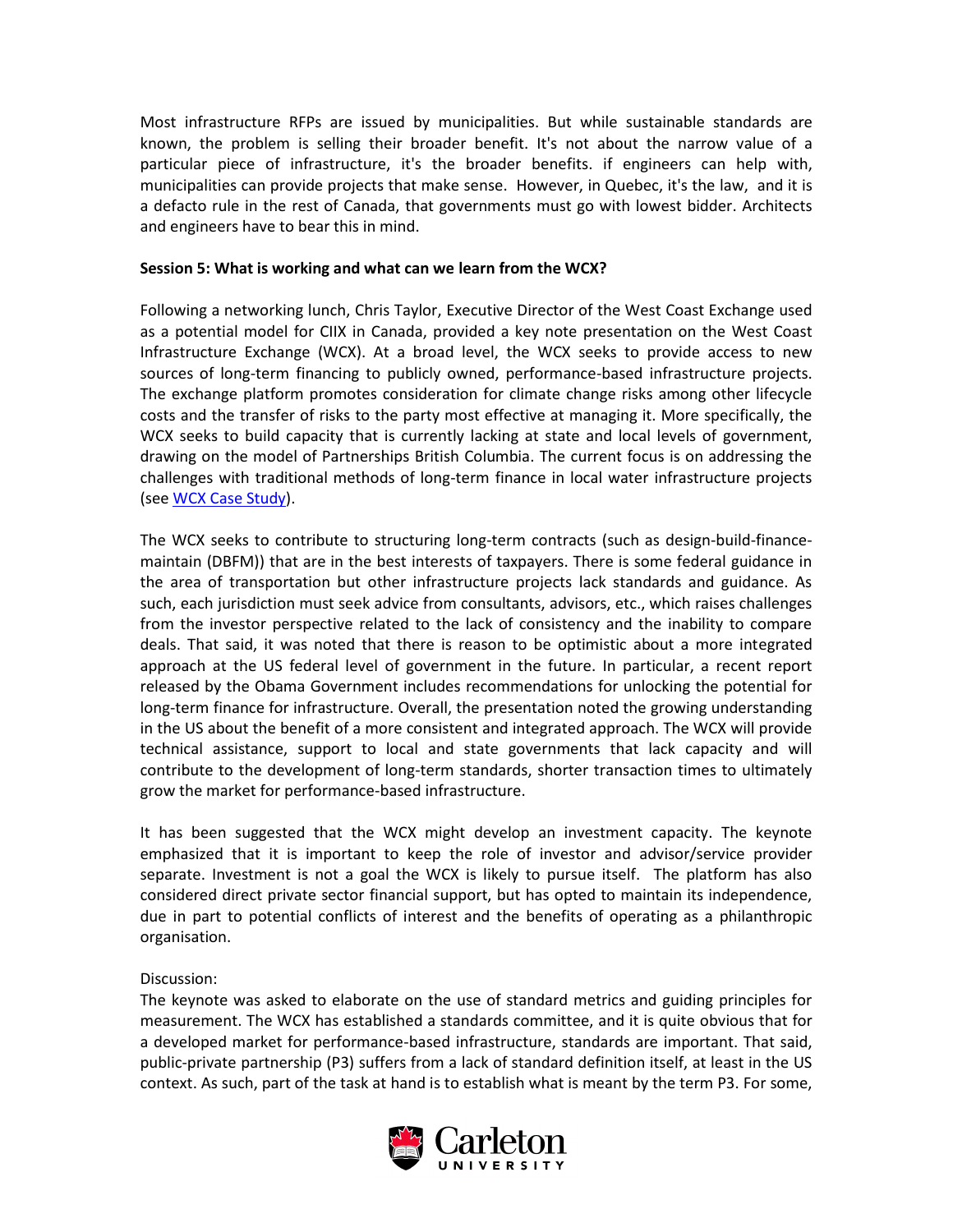it may be extended to include the monetization of existing assets and the application of higher discount rates or to pass off projects as P3s to get around prevailing wage requirements, for example. This ambiguous use of the P3 concept undermines efforts targeted at unlocking longterm sources of private finance. Looking forward, it was emphasized that it will be important in the US to be clear about what is meant by P3.

Moreover, it was stressed that the WCX standards do not strive for specific risk allocation standards for projects or specific quantifiable metrics. The goal on this front is to achieve these standards organically, drawing on a track record of transactions and not imposing standards from the outset based on abstract frameworks. The consultation on the WCX project standards was opened to a broad audience, including investors, labour unions, consultants, etc. Interestingly, while it was initially perceived that some stakeholders might not support the inclusion of environmental or labour standards, there was no contestation of these goals by private investors throughout the consultation.

In response to the question of what challenges to expect in applying the WCX model in a different region, the keynote provided some context to illustrate the conditions for success. The WCX was established on the basis of the Pacific Coast Collaborative, a regional initiative that has strong leadership across the member jurisdictions. The common history shared by the WCX member states about broader regional issues related to the economy and environment provided a venue to host the WCX discussions, ultimately leading to the idea to collaborate on infrastructure. This collaborative forum may not exist in many regions. It was stressed that some degree of political alignment is key. This need not be a uniform alignment, but it would be hard to adopt standards that see the integration of environmental considerations into project design in regions where the political environment does not widely acknowledge climate change, for example. The speaker emphasized the importance of beginning with the areas where there is some commonality on project context; that is, a sense of a shared destiny. As an example, Virginia, Maryland and Washington, DC have recently announced intentions to work together on infrastructure challenges. These jurisdictions have a history of working together in other policy areas.

The keynote was asked to elaborate on the WCX's experience with the aggregation of small projects and identify some of the challenges the initiative has faced. The WCX has a mandate to facilitate the aggregation of infrastructure investment opportunities to ensure smaller municipalities have access to long-term sources of finance. There are significant challenges with attracting local officials to the market for long-term finance given the monopoly of the municipal bond market in the US as a source of finance for these smaller projects. As a percentage of the total investment capital needed to meet the demand for infrastructure, the majority of capital is needed for smaller projects that do not meet the scale requirements of most institutional investors.

For obvious reasons, investors are reluctant to negotiate contracts with several different jurisdictions. One way forward is to bring together different jurisdictions into a single entity for contracting purposes. In California, for example, the Joint Powers Authority allows existing governments to come together to develop a project. Moreover, the state can offer credit support to increase investor confidence by pledging on behalf of the lowest rated jurisdiction in the bundled projects. For example, local US water systems do not have the scale from a capital

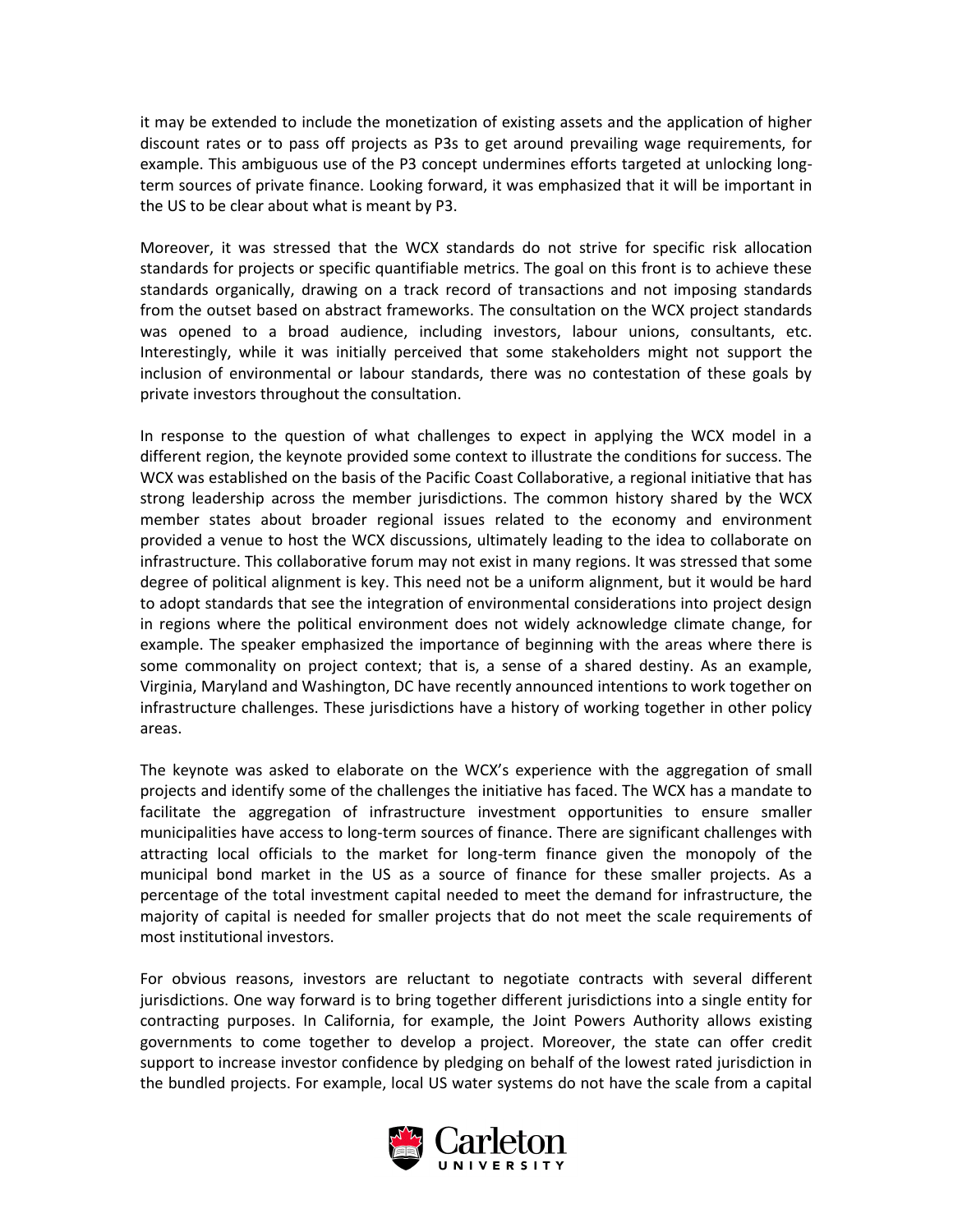or operations perspective and local politics is a significant challenge. Project aggregation has great potential for transcending these challenges. Similarly, in Pennsylvania, bridge projects are bundled by a single agency. The WCX is actively seeking interested project sponsors and investors to a pilot project to bundle water infrastructure into a single long-term DBFM contract.

The keynote identified some of the potential challenges in bundling deals, including the misalignment of timing across jurisdictions. For example, some municipalities may not be interested in upgrading or implementing new water projects and the lack of alignment makes it difficult to initiate bundling. It was suggested that there is a role for common regulatory drivers to contribute to alignment in timing.

# **Session 6: What would the CIIX look like in Canada, what are its functions and how could it integrate ESG and aggregate small deals?**

Karim Harji, of Purpose Capital focused on the challenge of aggregating small deals in the context of impact investing and considered some possible solutions. The presentation [CIIX and](http://carleton.ca/3ci/wp-content/uploads/WCX-2014-Case-Study_Final.pdf)  [Impact Investing](http://carleton.ca/3ci/wp-content/uploads/WCX-2014-Case-Study_Final.pdf) considered the various approaches to aggregation, focusing on the bottom up or the deal side and the need for intermediation (See presentation slides).

#### Discussion:

The discussion began with consideration for the opportunities in aboriginal economic development through investment in infrastructure. It was noted that infrastructure needs are different but there are common characteristics with other regions. One participant shared their experience with a pilot project on sustainable housing in Nunavik, a remote region in Northern Quebec. The importance of partnering with the community at an early stage was emphasized.

Participants discussed some of the challenges with matching capital with opportunities in remote communities, including First Nations communities. One challenge that was discussed is the lengthy procurement process. In energy projects, for example, it can take 5-7 years to complete, including 2-3 years to complete the environmental impact assessment alone. Housing was noted as the most challenging from a bundling perspective. Other challenges include the lack of balance sheet to back up the projects. It was noted that such issues are not for the investor to resolve. Initiatives such as the Canadian Aboriginal Fund for Energy (CAFE) can provide communities with access to this capital.

The discussion then moved to consider techniques for de-risking projects. It was suggested that from an impact investor perspective, 5-7 years may align with their horizons. Pension funds can look for longer time horizons. It was emphasized that different forms of capital are needed to fulfill different roles to meet these challenges. The classic approach is to build infrastructure and assume that capacity and expertise is already in place. It was emphasized that there is no substitute for Indigenous knowledge. There is a need to build capacity in these communities through executive training programs for aboriginal communities, for example. The need for capacity building at the local government level was also noted in the WCX experience and is a key focus of the initiative. One participant commented that specific physical capital can be valued, but social and cultural capital is not yet valued. From a measurement perspective, participants discussed what could be included in measurement. One participant suggested that we can value anything; the challenge is getting agreement right method to do so.

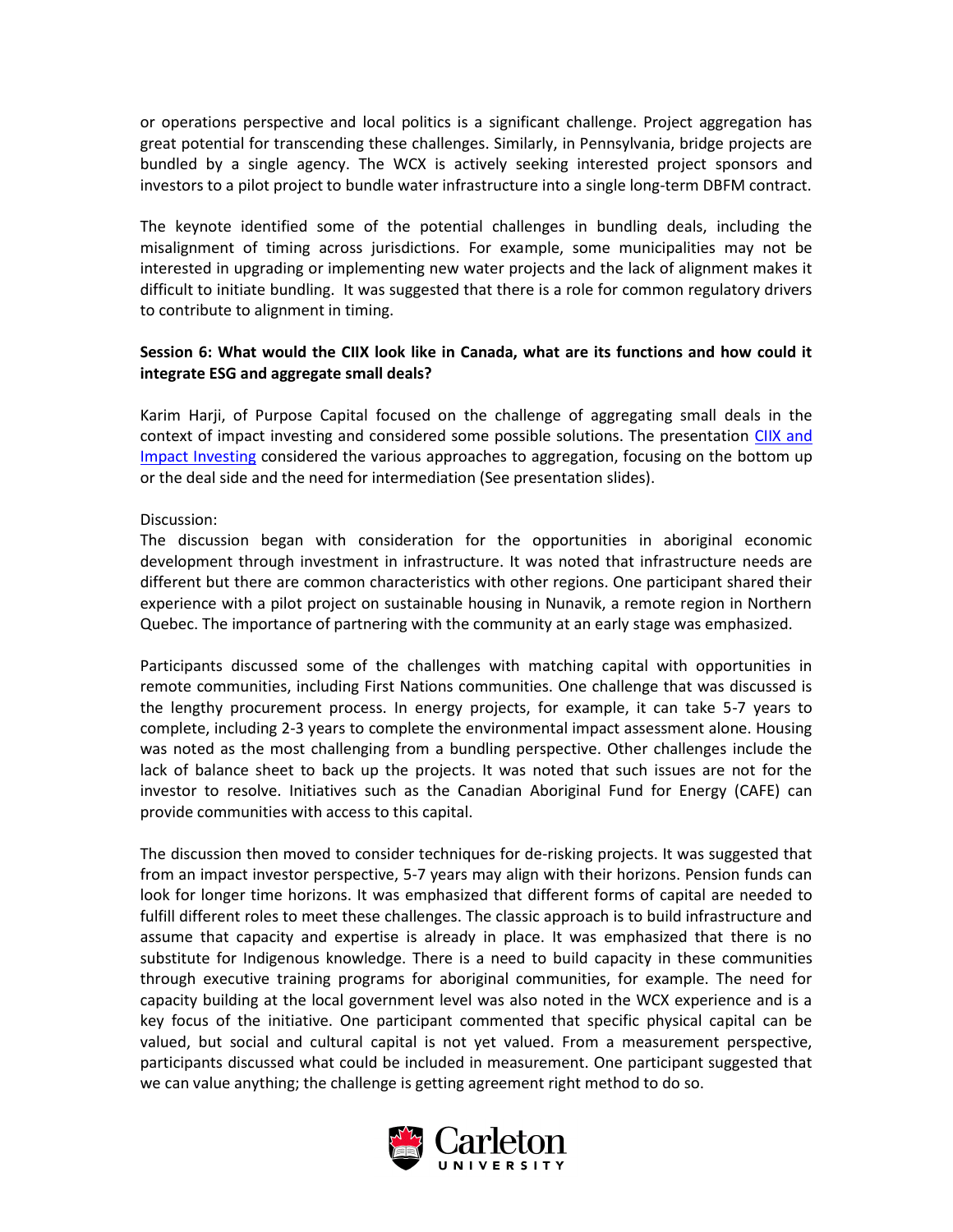The experience of CalPERS investment program targeted in urban revitalization in underserved capital markets was cited as an example of the limits of investors to resolve these challenges on their own. At the end of 10 years of running the program, the assessment of the portfolio was found to underperform against its benchmark. The conclusion reached during public meetings of the fund's investment committee was that there is a need to partner with government on these types of investment. For example, various forms of government guarantees and credit enhancements can contribute to enhancing investor confidence. Indeed, as the example of the successful Canadian Municipal Housing Corporation offering demonstrates, institutional investors are willing to invest when there is some form of guarantee. Again, it was emphasized that the deeply entrenched issues related to complexity of the projects are not for the institutional investors to solve.

# **Session 7: How can we develop a platform that also works globally?**

Oshani Perera, of the International Institute for Sustainable Development (IISD), broadened the scope of the discussion to include the international experience in her presentation Structuring [Infrastructure Deals.](http://carleton.ca/3ci/wp-content/uploads/8-CIIX-canada.pdf) The presentation focused on innovative deal structure and emphasized the importance of an efficient procurement process for public infrastructure projects. It was suggested that more effort is needed to encourage governments to ask for a sustainable infrastructure asset. Issues related to valuation, not just from the investor perspective but also the government sponsor and ultimately the taxpayer, were also addressed. The presenter cautioned against overly zealous performance-based specifications in the contract with the private investors and highlighted the importance of providing first loss protection instruments (see presentation slides).

#### Discussion:

The discussion began with challenges raised by P3s related to the tension between the need to respect commercial confidentiality in contracts and the public's right to know. It was noted that increasingly, commercial confidentiality is favoured. Drawing on the example of the failed Ottawa Light Rail Transit project, one participant noted the perverse political incentives to use commercial confidentiality to veil underlying political interests. In other words, P3s can be used to circumvent requirements to release full details to the public, which is ultimately undermines the democratic process. The secrecy afforded by commercial confidentiality can make Canadians uncomfortable with the use of P3s and give them a bad name. As a result, the stigma attached to P3s can affect the ability to use pension funds and other private investment capital to finance public infrastructure.

The discussion was extended to the developing country context. One participant explained the growing appetite in India for long-term private finance for infrastructure under the new government. In particular, the new president has made the creation of livable and sustainable cities a key priority, driven by macro trends such as population growth and urbanization. As an added dimension, the Indian Government is focused on policies of inclusive growth that offers economic opportunities across disparate regions. It is estimated that at least \$1.2 trillion of investment in infrastructure is needed in the next two decades. The country needs holistic solutions and there is great interest in the P3 model. Potential sources of finance include the Asian Development Bank, International Finance Corporation, the World Bank, foundations,

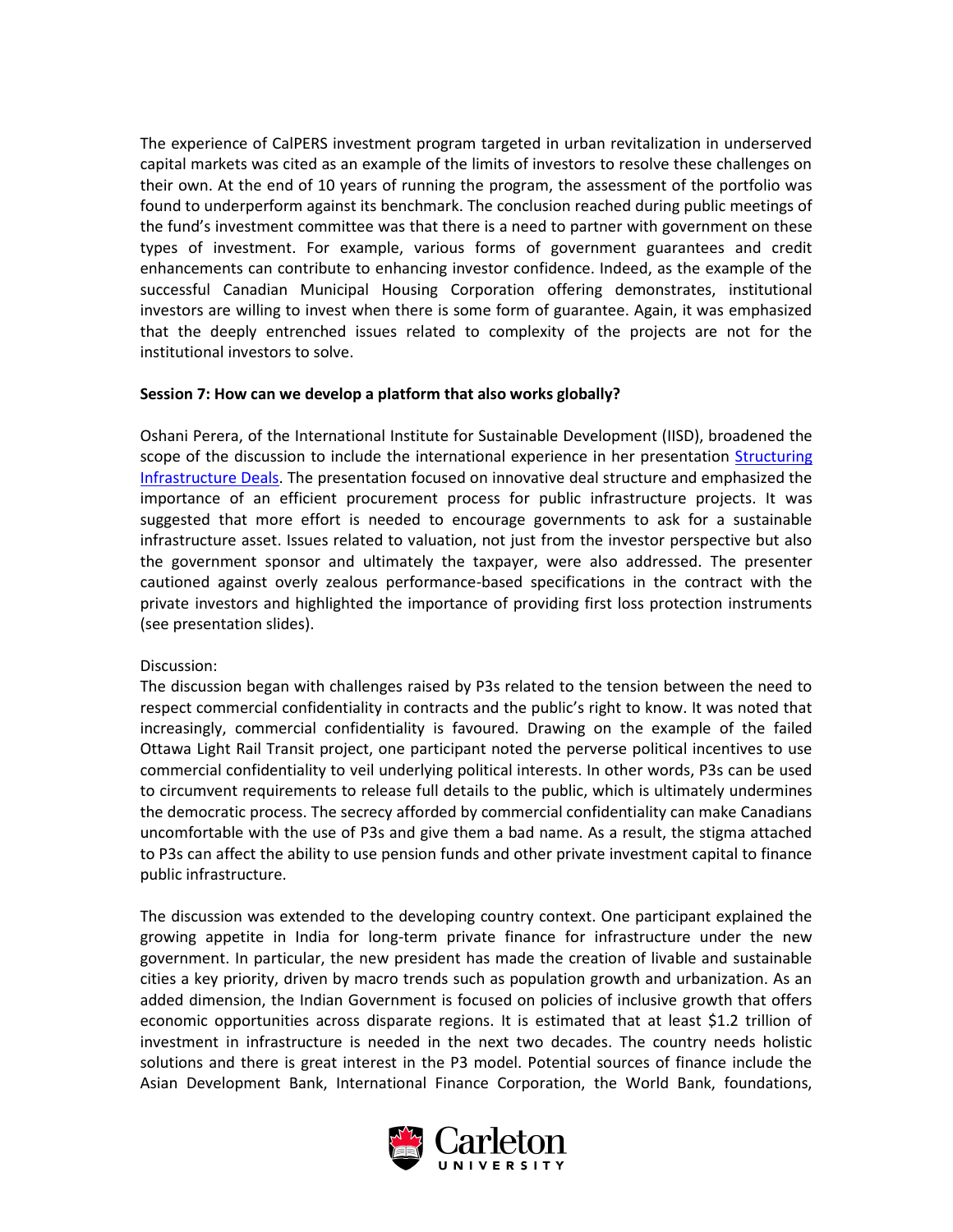multilaterals and development agencies. Large institutional investors from developed countries, such as pension funds, are also looking for opportunities in India.

The discussion then returned to consider specific political realities with private finance for public infrastructure and potential solutions. One participant noted that if there is a potential for political interference, investors will simply not invest. The principle of transparency was emphasized alongside the a relationship based on trust as key to success. Some participants noted the challenge around meaningful transparency and more specifically, the mechanisms needed to achieve this. Another participant emphasized that while pooling together projects at the local level is important, we cannot lose sight of the local context, as some local officials may not have a reason to comply with national level standards. At a more systemic level, it was suggested that there are challenges with oversight mechanisms at the local levels of government. Auditing at the municipal level is not independent, unlike the federal level. There is a need for overhauling the governance mechanisms to enhance investor confidence in the projects being offered. Canadian municipalities need to invest in their own 'ethical infrastructure' as a condition for enhancing the confidence of private investors to invest in physical infrastructure projects.

Another participant noted the importance of alignment in time horizons between the various actors involved in project finance. Four-year election cycles are not aligned with the lifecycle of infrastructure projects. That is, in addition to the alignment of incentives that was raised during the morning session, temporal alignment is also a significant obstacle to address. Moreover, there are different perspectives on the infrastructure challenge itself and there is a need to look for the intersection between the various conversations and to break down silos. In the context of the CIIX, are we talking about big deals or small projects such as housing finance, or indeed both? Another challenge that was raised is that the social aspects of a particular project have been more difficult to reconcile with economic goals than environmental aspects have been with economic goals.

One participant suggested that Canadian institutional investors may not be the players to lead this initiative and there may be more uptake from third world institutional investors. When Canadian investors look to invest in infrastructure, the regulatory system is important for identifying risks related to social pressures and it is assumed that regulatory systems can contain such pressures. In developing countries with weaker regulatory systems, there is a higher degree of sensitivity to these issues. Canadian institutional investors are relatively conservative. Sovereign wealth funds (SWFs) in an international context might be more comfortable with actively seeking social and environmental impacts. It was noted that some of these funds have very specific development policies. The need for platforms to aggregate smaller pension funds was raised again. Moreover, public policy is not the only leverage point that is needed. That said, many SWFs are ultimately after returns.

Returning to the issue of standards, the discussion considered how to move in a direction in which all investors can be involved, both domestic and global. It was emphasized that investors need to understand the deal. The question of what incentives and drivers could be used to promote the integration of ESG considerations was posed. In the case of the WCX, the plan is to put the projects out there that deliver impact and emphasize transparent and credible deals. Another participant agreed that if standards build-in the sustainable components from the

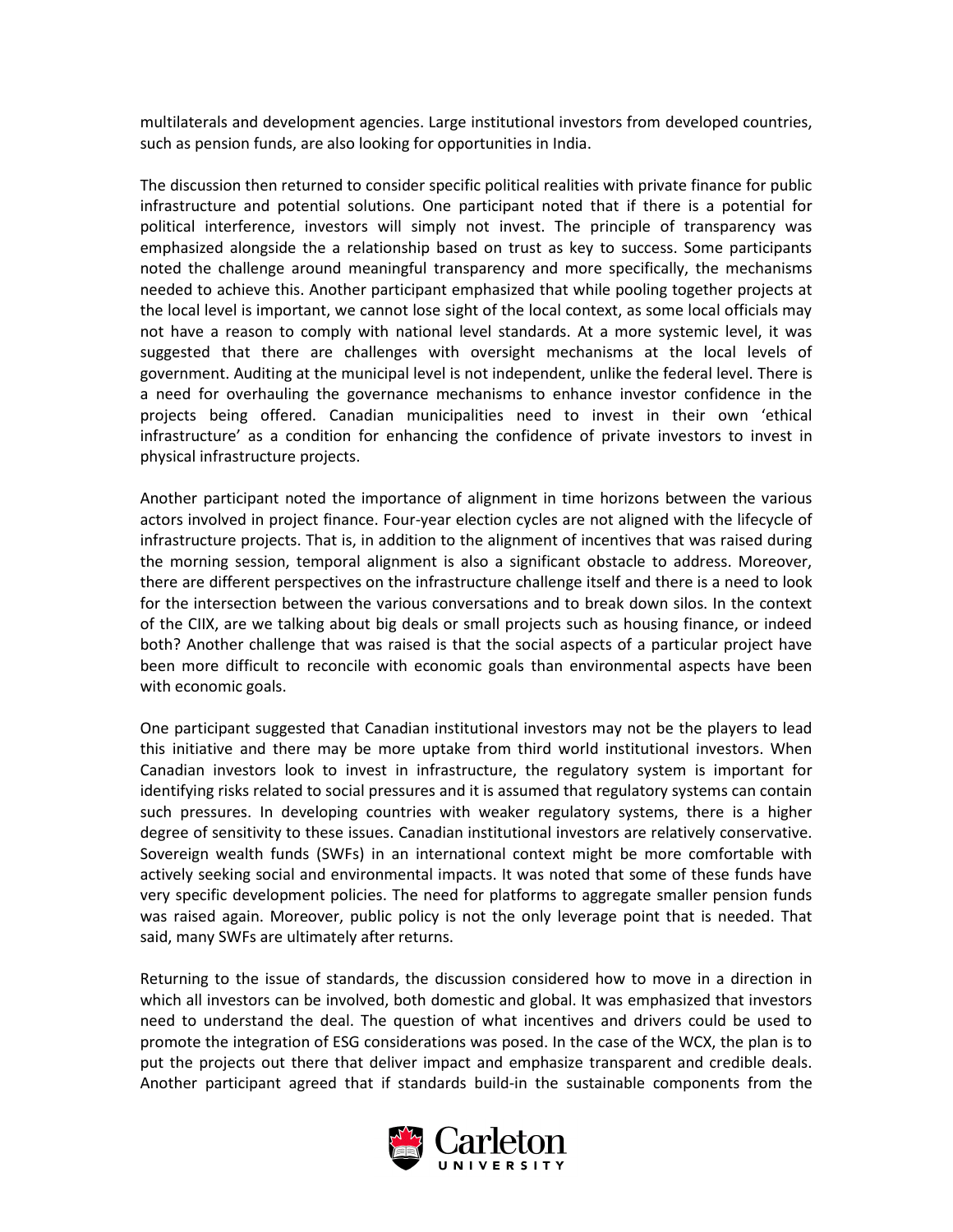outset and the deals offer good returns, investors will buy it. In this instance, the term social or cultural capital is not needed. Again it was emphasized that it is important that investors can trust the partner and the deal structure itself.

The discussion also returned to the issue of bundling small deals. It was suggested that the government must be an active partner. The issue of alignment in timing was raised again and the emphasis was placed on reasonable time period for procurement, noting that prolonging the process will ratchet up costs and in effect, kill the deal. The discussion also returned to the issue of increasing the public's trust in user-pay model. If the government cannot deliver projects with their own means (predominantly property tax revenue for municipalities and transfers) this provides an impetus to shift to a user-pay model.

#### **Session 8: Next Steps, How do we put CIIX in place? Is the time right for this initiative?**

Participants were asked to consider whether they see the need for establishing a platform such as the WCX in the Canadian context and if so, what is needed to do to move that platform forward? Moreover, how could such a platform be made more palatable to the larger investor?

The discussion began with consideration for the importance of coordinated effort among the various participants. It was noted that aggregation is needed not only at the deal end but also the supply end (that is, platforms to aggregate smaller investors themselves). Aggregation on the supply end could be leveraged to convey the investor demand for the ESG component to the potential infrastructure deals coming forward. Coordination was also considered on the project sponsor side. Indeed, the complexities around the various levels of government in Canada involved in infrastructure planning and procurement is a challenge (not to mention the dimension of northern communities which have their own unique challenges with meeting basic infrastructure needs). The question of scope (national or regional) for the CIIX was posed.

The development of standards was raised as another potential role for the CIIX, as well as the possibility of project accreditation. On the deal-side it was noted that there are a lot of questions around what makes a good project. Innovation such as experimenting with deal structure is needed. Questions such as 'what are we selling' and 'what is the product' need to be addressed. Indeed, it does not fall to the investor to do the work. It was emphasized that the CIIX must provide investors with the product that meets their criteria for investment and objectives. It was also suggested that the CIIX will need to contend with the paradox that standardization is both desirable but at the same time limiting for investors, as it can impose rigidities that are no longer relevant to the context by the time standards are agreed upon. The challenge is to ensure we develop the mechanisms needed to maintain the standards and metrics that are relevant for investors. The issue of stacking capital was also raised, and in particular, opportunities for using government as a partner in deals to provide market-rate returns.

With respect to the work plan, it was clear that there is a need for developing a framework methodology for aggregating smaller deals. A small pilot aggregation project was proposed. The CIIX will need to decide where to situate the pilot with a view to scaling it up in the future. It was noted that it will be important to demonstrate how the pilot is beneficial to a wide range of players in order to ensure its scalability. A second task identified was the need to map the